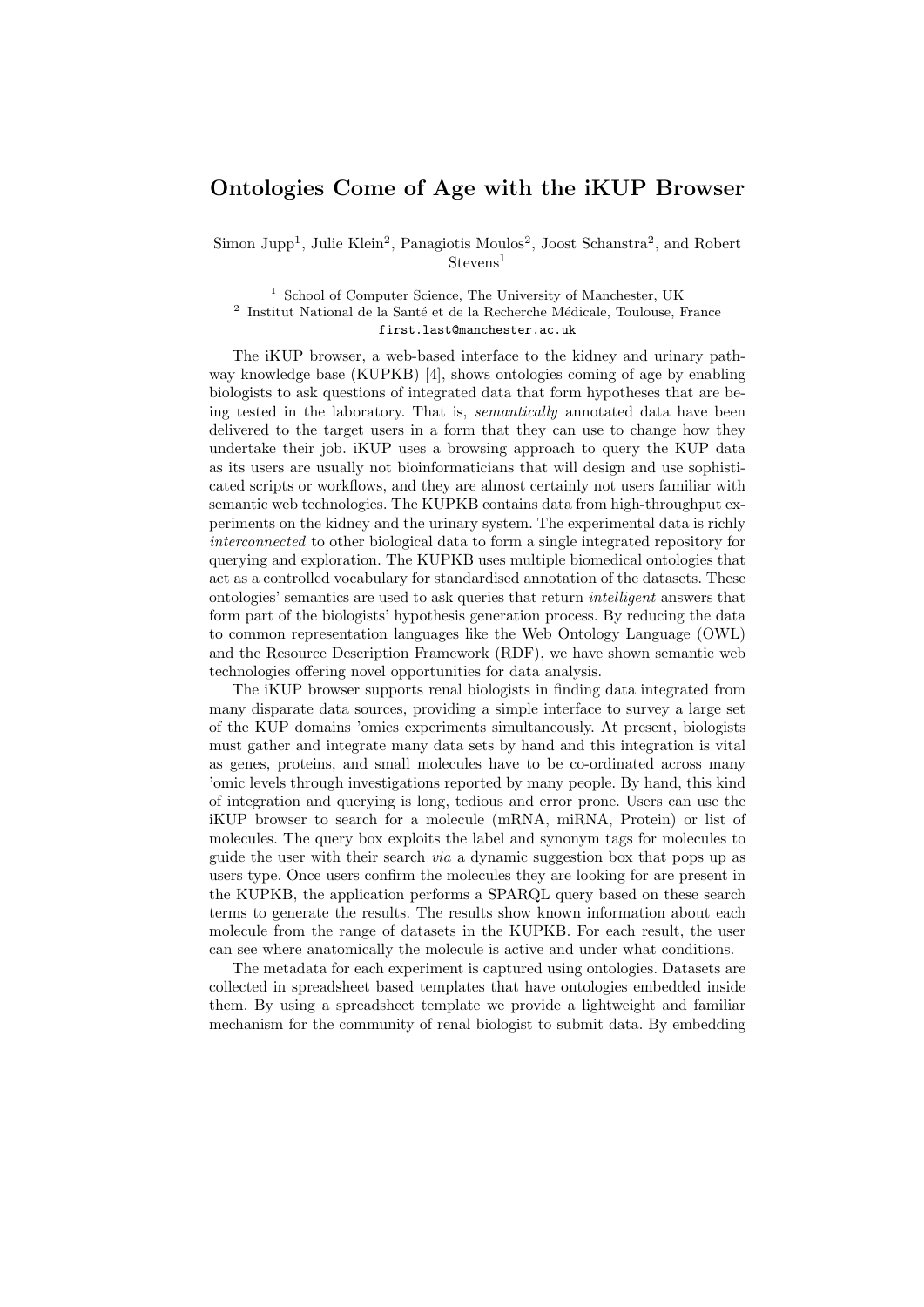the ontologies inside the spreadsheets, we are able to collect ontological annotations from the users by stealth. These semantic spreadsheets are created using RightField [7] which provides a mechanism to embed ontology based restrictions on values inside the spreadsheet. These consistent and precise metadata help to integrate the different experiments and are presented to the user on querying the KUPKB via iKUP. Every search result is accompanied by a navigable polyhierarchy that is generated from the ontological metadata. This hierarchy provides a faceted browser that exploits the semantics of the ontology to perform intelligent filtering of the data. For example, filtering the results on experiments on the glomerulus of the kidney will include in the results any experiments where the sample is glomerular or any part of the glomerulus, thus spanning from gross anatomy to the cellular level.

The KUPKB is public and open-access, and biologists are encouraged to submit new datasets to the KUPKB. So far, over 160 experiments have been sourced from the literature and public databases. All biological identifiers are normalised to a common identification scheme based on de facto URIs sourced from linked data resources, such as Bio2RDF [1] and OBO ontologies. To provide deeper querying and more flexibility, the knowledge base is also accessible through a SPARQL endpoint. The iKUP application is online at http://www.kupkb.org and the SPARQL endpoint is at http://www.e-lico.eu/kupkb/sparql. Many of the datasets and ontologies are sourced from public repositories, however, a specific KUP Ontology (KUPO) was developed and is available from http://www.elico.eu/kupo. The source code for the KUPKB website is open source and available from http://code.google.com/p/kupkb-dev. Both the KUPO and the KUPKB were built by engaging our non-Semantic Web savvy users in the building process using tools such as Populous [3] and RightField. Using such tools enables iKUP's users to engage with the building process, delivering the annotated data for the KUPKB and extensions to the KUPO without having to have knowledge of OWL, RDF, SPARQL and related tools. We have taken this approach in an attempt to make the KUPKB sustainable and scalable.

The KUPKB was designed to fulfil specific requirements from members of the KUP community. These requirements include the integration of experimental datasets with existing biological databases about genes, proteins, miRNAs, metabolites and diseases. This type of data integration provides a constant challenge for bioinformaticians. One goal of the KUPKB was to show how many of these challenges can be overcome when data are aligned to a common representation and reuse is maximised. To do this we have reused portions of Bio2RDF and made the KUPO as an application ontology, reusing and extending many OBO ontologies [6].

The KUPKB utilises the state of the art in semantic web technology wherever possible. At its core is the RDF triple store that stores the data. After an evaluation we decided to use a Sesame framework [2] backed with a BigOWLIM storage and inference layer [5]. The iKUP web application is built using the Google Web Toolkit (GWT). Whilst the primary search on the iKUP website is powered by SPARQL, we also exploit the ontologies using the Java based OWL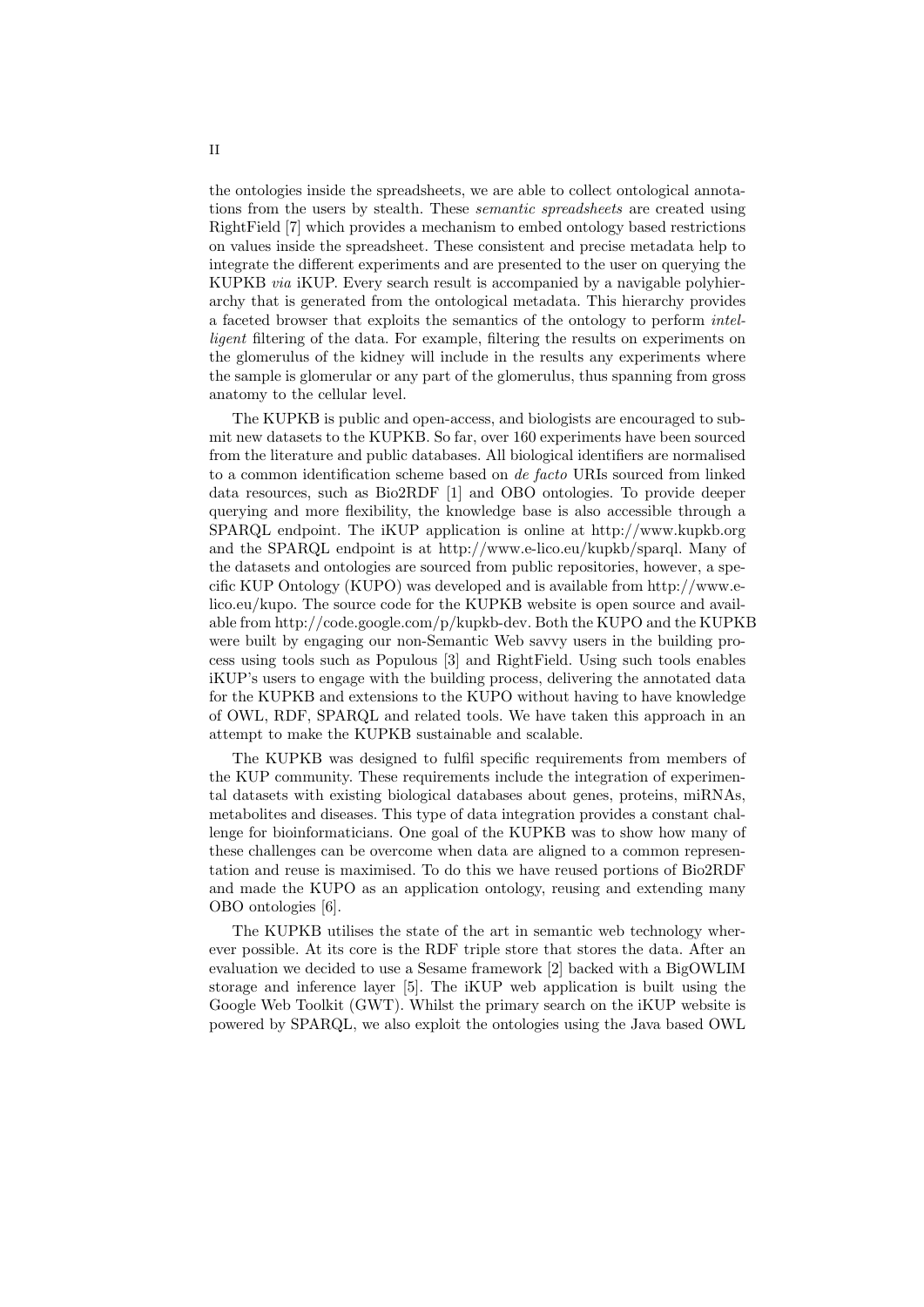API to classify results and handle the faceted browsing. We load all the ontologies into the OWL API and use the OWL-DL reasoner HermiT for classification. This provides us with the necessary inference to generate the hierarchy and drive the dynamic filtering of results on the web site. We can develop the whole application using a single programming language as Java interfaces are provided for Sesame, the OWL API and GWT. The importance of having such APIs in place can not be underestimated. The iKUP browser is a demonstration that semantic technologies are sufficiently matured so that they can deliver competitive data integration solutions.

The KUPKB and iKUP show ontologies coming of age by fulfilling some of their promise. The KUPKB has used ontologies to provide a common semantic framework for a broad range of previously semantically heterogeneous data. The use of Semantic Web technologies provides the means to integrate and query these data. The key to the coming of age is the iKUP user interface; without a simple means to access these integrated data, our biologist users would not and could not use the KUPKB; ontologies come of age when they deliver meaningful use to their intended users. This has now happened with the KUPKB, with biologists testing hypotheses generated via the iKUP in laboratories. Though the KUPKB is relatively small, it does what semantic technologies are supposed to do and show what is possible with biology's rich resource of data once issues of heterogeneity are taken away and the means of delivery to its users is taken into account.

Acknowledgments:This work is funded by the e-LICO project—EU/FP7/ICT-2007.4.4.

## References

- 1. Franois Belleau, Marc-Alexandre Nolin, Nicole Tourigny, Philippe Rigault, and Jean Morissette. Bio2rdf: Towards a mashup to build bioinformatics knowledge systems. Journal of Biomedical Informatics, 41(5):706 – 716, 2008. Semantic Mashup of Biomedical Data.
- 2. Jeen Broekstra, Arjohn Kampman, and Frank van Harmelen. Sesame: A generic architecture for storing and querying rdf and rdf schema. In Ian Horrocks and James Hendler, editors, The Semantic Web - ISWC 2002, volume 2342 of Lecture Notes in Computer Science, pages 54–68. Springer Berlin / Heidelberg, 2002.
- 3. Simon Jupp, Matthew Horridge, Luigi Iannone, Julie Klein, Stuart Owen, Joost Schanstra, Robert Stevens, and Katy Wolstencroft. Populous: A tool for populating ontology templates. CoRR, abs/1012.1745, 2010.
- 4. Simon Jupp, Julie Klein, Joost Schanstra, and Robert Stevens. Developing a kidney and urinary pathway knowledge base. Journal of Biomedical Semantics, 2(Suppl 2):S7, 2011.
- 5. Atanas Kiryakov, Damyan Ognyanov, and Dimitar Manov. Owlim a pragmatic semantic repository for owl. In Mike Dean, Yuanbo Guo, Woochun Jun, Roland Kaschek, Shonali Krishnaswamy, Zhengxiang Pan, and Quan Z. Sheng, editors, WISE Workshops, volume 3807 of Lecture Notes in Computer Science, pages 182– 192. Springer, 2005.